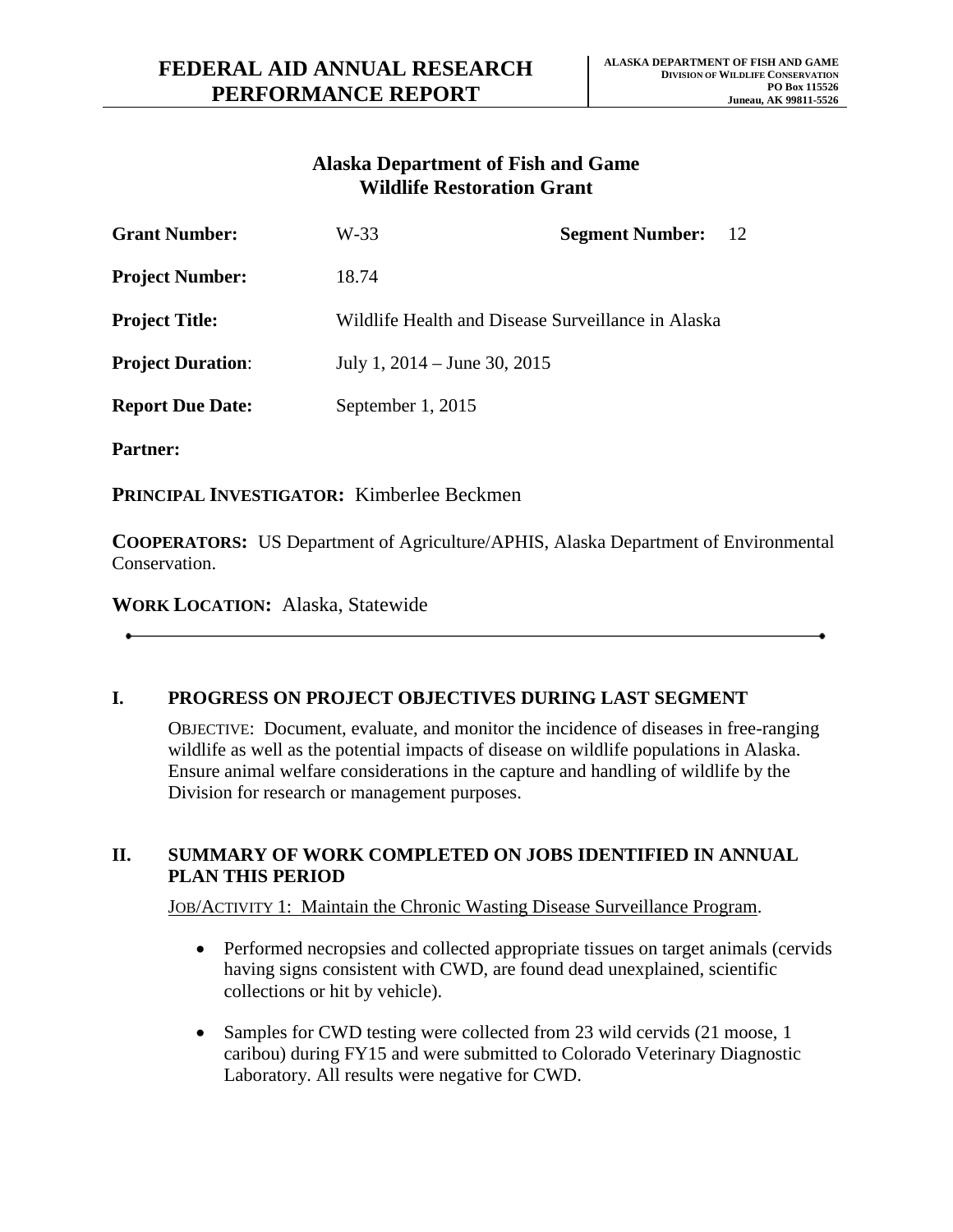Federal funds were used to pay for salaries, supplies and services on this task.

JOB/ACTIVITY 2: Maintain the blood, serum and tissue banks (archives).

- Accessioned 359 blood / serum samples from 188 caribou, 158 wood bison and 13 moose.
- Accessioned 55 nasal swabs from 11 species.
- Accessioned frozen and/or fixed tissues for 239 new pathology cases
- More than 300 samples were distributed to research collaborators, DWC and non-DWC investigators as well as graduate students to fulfill requests for tissue, blood, serum or carcasses. Research colleagues and investigators from the following institutions were represented: University of Alaska Fairbanks; Museum of the North, Department of Veterinary Medicine, Institute of Arctic Biology Wildlife Toxicology Lab as well as Colorado State University, University of Calgary, Norwegian School of Veterinary Science, US National Parasite Collections and Animal Research Laboratories/USDA, US Fish and Wildlife Service, National Marine Fisheries, University of Oregon Museum, Wildlife Conservation Society, Cornell University.

Federal funds were used to pay for salaries, supplies and services on this task.

JOB/ACTIVITY 3: Conduct disease and parasite surveillance and monitor changes in disease patterns.

- **Passive pathogen surveillance**: Conducted post-mortem examinations on 239 accessions of tissues, parasites, or whole carcasses presented by the public, as well as incidental takes such as road-kill, capture mortalities of other investigators, and animals found dead.
	- o Gross observations and morphometric (on carcasses) data recorded, diagnoses assigned when possible, and samples for ancillary diagnostic testing or research requests were collected. Whenever feasible, parasite identification and definitive diagnoses will be pursued through histopathology.
	- o Monitored and recorded numerous public and department personnel reports regarding disease and parasites in wildlife. Callers, email correspondence as well as drop-ins occur throughout the year but questions are particularly heavy during the first months of the hunting season and during the calving periods.
- **Active pathogen surveillance:** As requested by biologists, there was a continuing investigation into the causes of neonate/fetal mortalities, animal found dead and capture mortalities, especially caribou, moose, and mountain goats.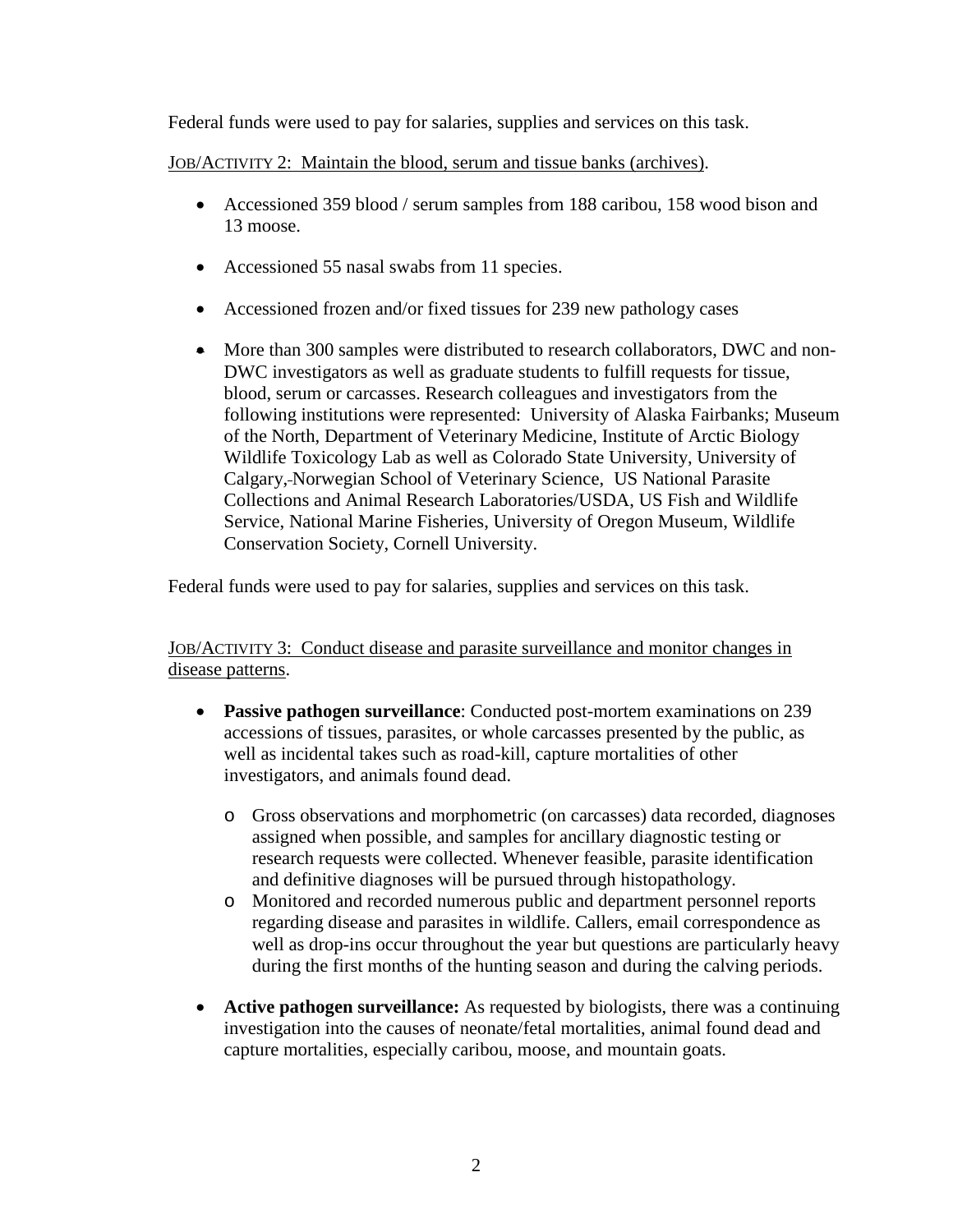- **Serosurveillance:** Submitted nearly 300 serum samples for serologic tests including 239 for *Brucella;* test results from 326 animals were entered into the DWC Serology Database. When feasible, test results were reported back to the biologist who requested them.
- **Respiratory Pathogen Screen:** Submitted 55 swabs for bacterial and viral PCR of respiratory pathogens from 11 species. *Mycoplasma* surveillance was expanded after M. bovis was found in wood bison. Subsequently an apparently moose specific Mycoplasma very similar but distinct from *M. ovipneumoniae* as well as a unique Adenovirus were detected on diagnostic testing of deceased orphan moose. Screening in free-ranging moose and caribou failed to detect the Adenovirus outside of the captive facility. *Mycoplasma spp*. were detected in other species (free-ranging moose and zoo animals) but not caribou. Serosurveillance was reduced compared to previous years to only select cases such as animals that were to be translocated, moved or ongoing disease projects.
- **Muskox Health Assessment**: Continued collaboration with University of Calgary colleagues including contributing to a project proposal (subsequently funded) to determine the epizootiology and emergence of the agent involved in mass mortality events in Canada and detected in Alaska (*Erysipelothrix*).
- **Canine Distemper viruses in Alaskan Canids:** Collaborated with the Wildlife Conservation Society, Cornell University and USGS to conduct surveillance for morbilliviruses in brainstem samples that had been collected and tested for rabies by DWC WHDS. Over 300 samples were shipped and tested at Cornell to enhance the availability of canine distemper virus sequences from wildlife in Arctic regions.
- **Rangiferine Brucellosis**: Continued a collaborative research project on *Brucella*  with colleagues in the Arctic Section of the Norwegian School of Veterinary Science in Tromsø, Norway utilizing a multi-species indirect ELISA. Results presented at meetings, three manuscripts drafted, 1 submitted. An MPH/DVM student from Colorado State University completed analyses of archived caribou and walrus serum, compared methods, presented results and finished her Master's thesis. She conducted CARD tests and ELISA on caribou and walrus. She continued the work conduction PCR and histopathology on testicles from 98 reindeer culled on Nunivak Island. Routine surveillance for *Brucella* in live captured wildlife (239 samples) were submitted and tested by the Department of Environmental Conservation or submitted to diagnostic laboratories.
- **Parapoxvirus:** Dr. Morten Tryland, of the Section of Arctic Veterinary Medicine of the Norwegian School of Veterinary Science in Tromsø, Norway completed parapoxvirus isolation, identification and phylogeny from caribou, muskox, Dall's sheep and mountain goat. A manuscript draft is in preparation.
- **Zoonotic fecal parasites of ungulates**: We continue to monitor for pathogenic strains of *Cryptospordium* and *Giardia*. Twenty-two fecal samples were tested for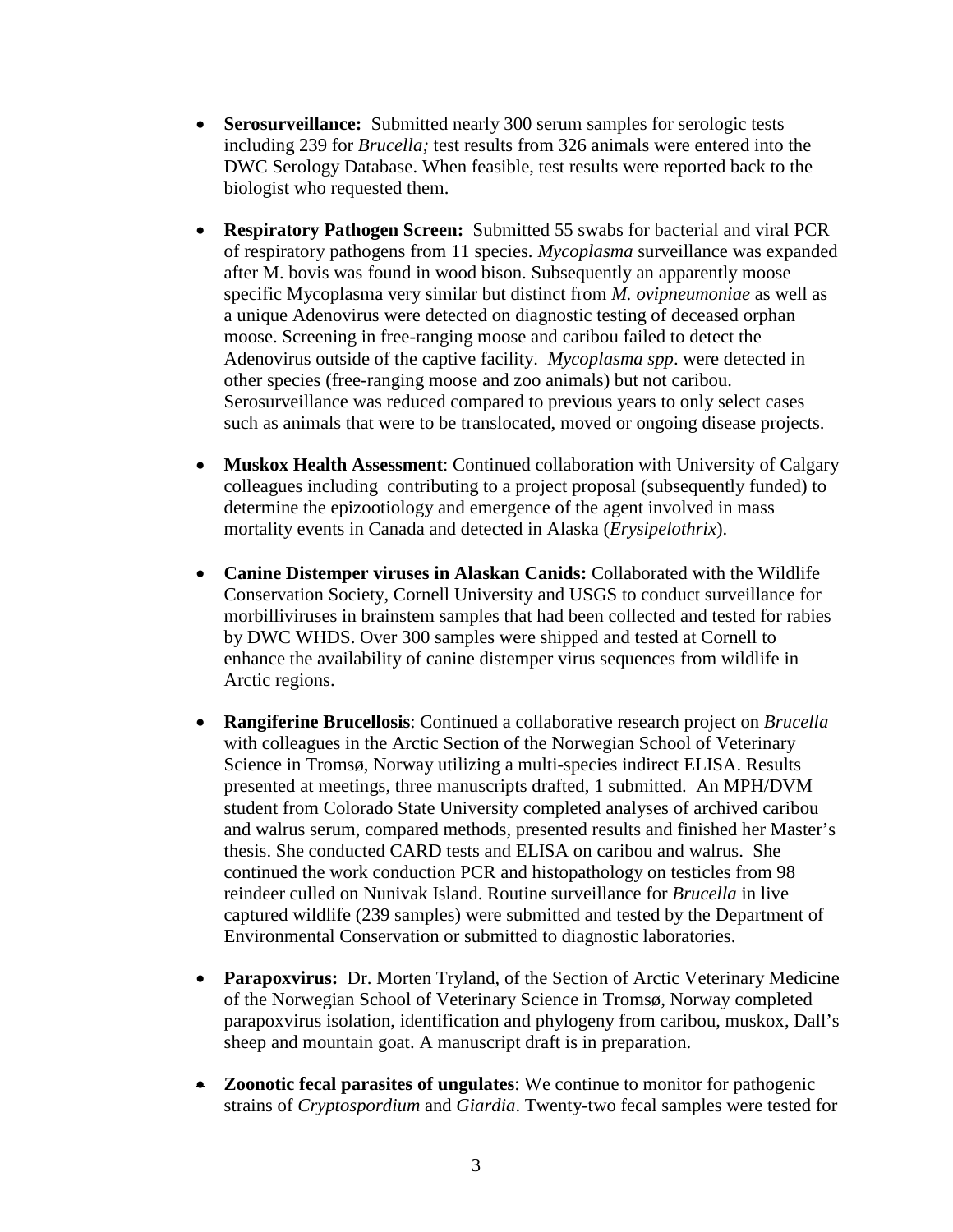*Cryptospordium* and *Giardia* and the isolates sequenced Colorado State University in order to assess the prevalence and potential risk factors with this zoonotic parasite.

- **Enhanced Rabies Surveillance**: Using the Direct Rapid Immunoassay Test (DRIT) we tested 207 samples of mammalian brain tissue for rabies. The majority were fox, followed by wolf, black bear and bats, 3 coyotes and one each brown bear, snowshoe hare, wolverine, caribou, river otter, lynx, beaver and Sitka blacktailed deer. Positive and indeterminate samples were sent to the CDC in Atlanta for confirmation. The Section of Epidemiology and Office of the State Veterinarian were apprised of results. Some of the supplies and staff salary was funded through RSA's with USDA funds.
- *Trichinella*: USDA collaborators continue analysis of masseter muscle and tongue samples collected at necropsy or during predator control operations for Trichinella prevalence and determining genotypes.
- **Moose Genetics:** Blood and tissue samples from 106 moose were subsampled from the archive for a study on the genetic diversity of moose "South-Central Moose Population Genetics Assessment". The project seeks to examine whether moose south of the Alaska Range show genetic differentiation across the game management units in the Mat-Su and upper Copper River and Nelchina river. Patterns of genetic differentiation will be used to infer which regions are demographically connected or isolated. Finally, we are examining whether major geographic features (i.e., Knik arm, the Alaska Range) form barriers to moose dispersal. Results will be used to help evaluate efficacy of trend count areas and understand disease transmission potential within and between regions.

Federal funds were used to pay for salaries, supplies, travel and services on this task.

#### JOB/ACTIVITY 4: Monitor levels of environment contaminants in species of concern.

• Analyzed available tissue samples from caribou, Dall's sheep, mountain goat, moose, and muskox for heavy metals.

### JOB/ACTIVITY 5: Assess the nutritional trace mineral status of Dall's sheep, moose, muskox, mountain goat, and caribou.

• Submitted 390 blood, serum, liver, muscle, and/or kidney samples including those from Dall's sheep, moose, muskox, mountain goat, wood bison, and caribou for trace element screening, conducted at the Wyoming State Veterinary Laboratory.

Federal funds were used to pay for salaries, supplies and services on this task.

JOB/ACTIVITY 6: Review literature; prepare annual progress reports, a final report, and manuscripts for publication in refereed literature.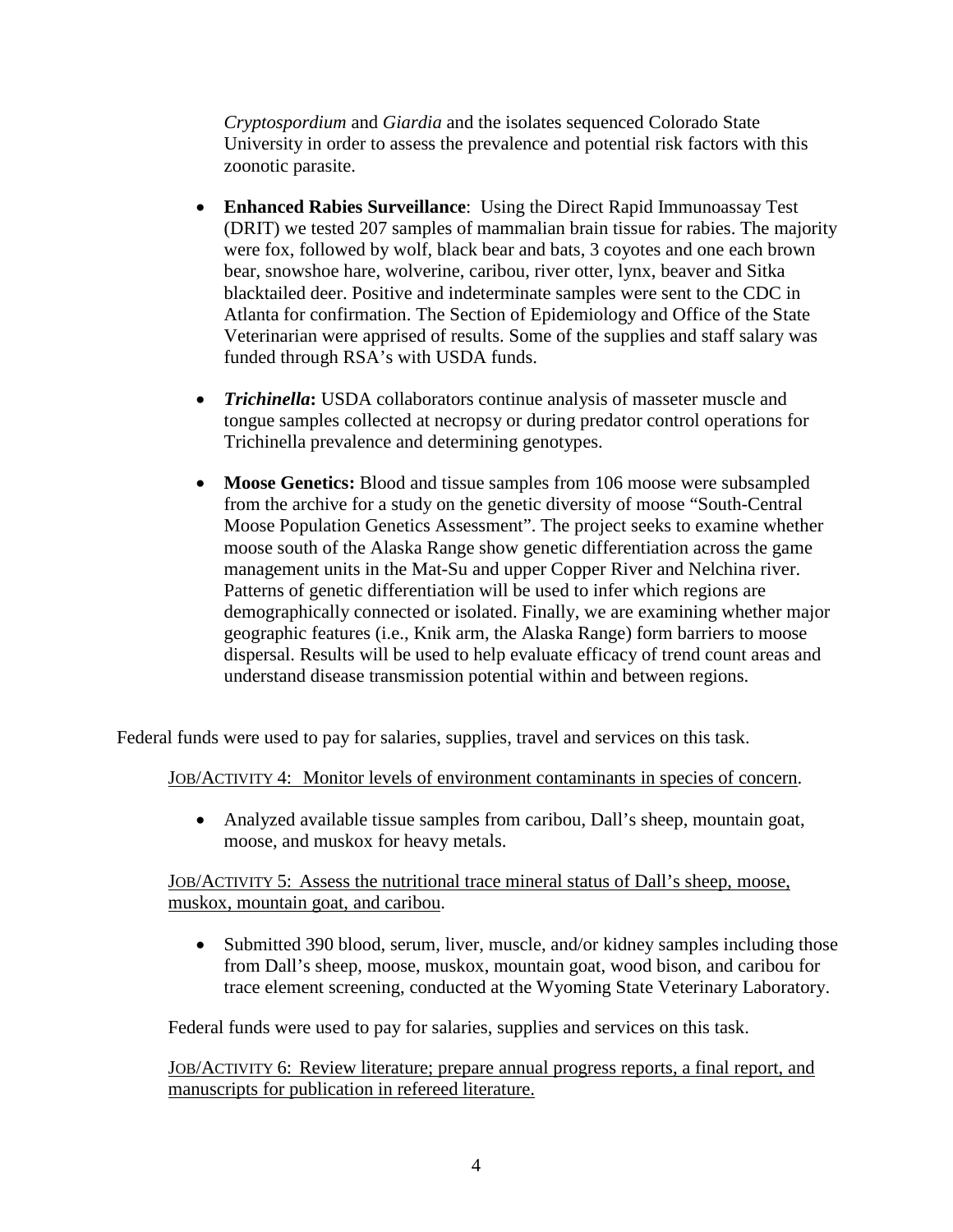- Progress report generated for Federal Aid.
- Quarterly reports of rabies surveillance testing prepared for the Office of the State Veterinarian (DEC) and Section of Epidemiology (HSS).
- Presented an oral summary report of research projects and disease surveillance at regional meetings.
- Co-authored manuscripts were drafted, prepared for submission or submitted for review *(accepted and published listed in V. Publications section*).

#### *Submitted for review:*

Title: THIAFENTANIL/AZAPERONE/XYLAZINE (TAX) AND CARFENTANIL/XYLAZINE (CX) IMMOBILIZATIONS OF FREE-RANGING CARIBOU (*RANGIFER TARANDUS GRANTI*) IN ALASKA Authors: Marianne Lian<sup>1, 2,3</sup>, Kimberlee B. Beckmen<sup>2</sup>, Torsten W. Bentzen<sup>2</sup>, Dominic J. Demma<sup>3</sup> and Jon M. Arnemo<sup>1</sup>

<sup>1</sup>Department of Forestry and Wildlife Management, Faculty of Applied Ecology and Agricultural Sciences, Hedmark University College, Campus Evenstad, NO-2480 Elverum, Norway

<sup>2</sup>Alaska Department of Fish and Game, Division of Wildlife Conservation, 1300 College Road, Fairbanks, AK, 99701, USA, <sup>3</sup>Alaska Department of Fish and Game, Division of Wildlife Conservation, 1800 Glenn Highway, Suite 2, Palmer, AK, 99645, USA <sup>3</sup>Corresponding author (email: mariannelian@gmail.com)

Abstract: Carfentanil/xylazine (CX) has been the primary drug combination used for immobilizing free-ranging ungulates in Alaska since 1986. We investigated the efficacy of a potential new drug of choice, thiafentanil (Investigational New Animal Drug A-3080). In order to determine efficacious doses for helicopter darting to immobilize freeranging caribou calves (*Rangifer tarandus granti)* for radio-collaring, initial dosing trials were conducted on captive adult caribou which indicated

thiafentanil/azaperone/medetomidine provided good levels of immobilization. However, field trials conducted in October 2013 on free-ranging caribou calves found the combination too potent, causing three respiratory arrests and one mortality. The protocol was revised to thiafentanil/azaperone/xylazine (TAX), with good results. The induction time was not significantly different between the two combinations. However, the recovery time was significantly shorter for the TAX group than the CX group. A physiological evaluation was performed on 12 animals immobilized on CX and 15 animals on TAX. Arterial blood was collected after induction and again after 10 minutes of intranasal oxygen supplementation (1 L/min). Both groups had significant increases in PaO<sub>2</sub> after oxygen treatment. There was a concurrent significant increase in PaCO<sub>2</sub> in both groups. Rectal temperature increased significantly in both groups during the downtime, which is consistent with other studies of potent opioids in ungulates. Based on our results, we found TAX to be a potential alternative for the current CX protocol for immobilizing free-ranging caribou calves via helicopter darting. Journal of Wildlife Diseases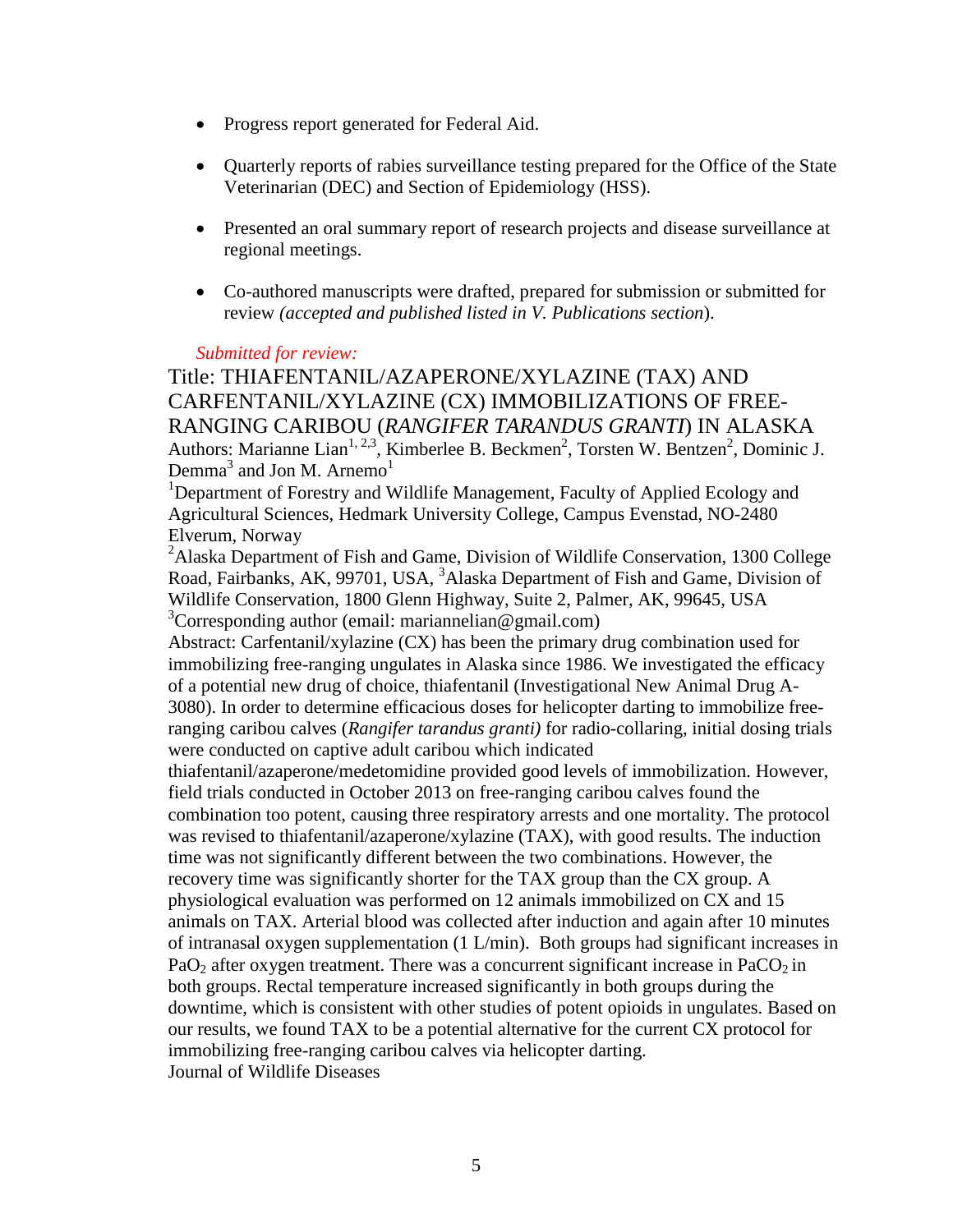Title: ANTI-*BRUCELLA* ANTIBODIES IN MOOSE, MUSKOXEN AND PLAINS BISON IN ALASKA

Authors: Ingebjørg Helena Nymo<sup>1,3</sup>, Kimberlee Beckmen [\(kimberlee.beckmen@alaska.gov\)](mailto:kimberlee.beckmen@alaska.gov)<sup>2</sup>, Jacques Godfroid [\(jacques.godfroid@uit.no\)](mailto:Jacques.godfroid@uit.no)<sup>1</sup>  $1$  UiT – The Arctic University of Norway, Research group for Arctic Infection Biology, Postboks 6050 Langnes, N-9010 Tromsø, Norway.

<sup>2</sup> Alaska Department of Fish and Game, 1300 College Road, Fairbanks, AK 99701-1551, USA.

The presence of anti-*Brucella* antibodies (abs) in moose (*Alces alces gigas*), muskoxen (*Ovibos moschatus*) and plains bison (*Bison bison bison*) from various Game Management Units (GMUs) in Alaska, USA sampled between 1982 and 2010 was evaluated with an indirect enzyme-linked immunosorbent assay (ELISA) and the Rose Bengal Test (RBT). A portion of the sera had previously been tested with the standard plate test (SPT), the buffered *Brucella* antigen card test (BBA), and the CARD test. No seropositive plains bison were identified. Anti-*Brucella* abs were detected in moose (iELISA:  $n = 4/87$ , RBT:  $n = 4/87$ , SPT:  $n = 4/5$ , BBA:  $n = 4/4$ ) from GMU 23 captured in 1992, 1993 and 1995; from muskoxen (iELISA:  $n = 4/52$ , RBT:  $n = 4/52$ , CARD:  $n =$ 4/35) from GMU 26A and 26B captured in 2004, 2006 and 2007. A negative effect of the infection on the health of individuals of these species is probable. The presence of seropositive animals from 1992 to 2007 suggests presence of brucellae over time. The seropositive animals were all found in northern Alaska, the part of Alaska with a historically higher prevalence of *Brucella*-positive caribou, and a spill over of *Brucella suis* biovar 4 from caribou may have taken place. *Brucella suis* biovar 4 cause human brucellosis and transmission from consumption of moose and muskoxen is possible. Journal of Wildlife Diseases

# *Revised and submitted shortly after FY15:*

Title: Organochlorine contaminant concentrations in multiple tissues of live Steller sea lions (*Eumetopias jubatus*) in Alaska Authors: Kimberlee B. Beckmen<sup>1\*</sup>, Mandy J. Keogh<sup>1</sup>, Kathleen A. Burek-Huntington<sup>2</sup>, Gina M. Ylitalo<sup>3</sup>, Brian S. Fadely<sup>4</sup> and Kenneth W. Pitcher<sup>5</sup> <sup>1</sup>Division of Wildlife Conservation, Alaska Department of Fish and Game, 1300 College Road, Fairbanks, AK 99701<sup>2</sup> Alaska Veterinary Pathology Services, 23834 The Clearing Drive, Eagle River AK 99577<sup>3</sup> Environmental Conservation Division, Northwest Fisheries Science Center, National Marine Fisheries Service, 2725 Montlake Blvd. East, Seattle, WA 98112 4 National Marine Mammal Laboratory, Alaska Fisheries Science Center, National Marine Fisheries Service, 7600 Sand Point Way NE, Seattle, WA 98115 <sup>5</sup>Division of Wildlife Conservation, Alaska Department of Fish and Game, 525 West  $67<sup>th</sup>$ Avenue, Anchorage, AK 99518 Abstract: We examined the relationships of organochlorine (OC) contaminants between multiple tissues of young, live captured Steller sea lions (*Eumetopias jubatus*). Blubber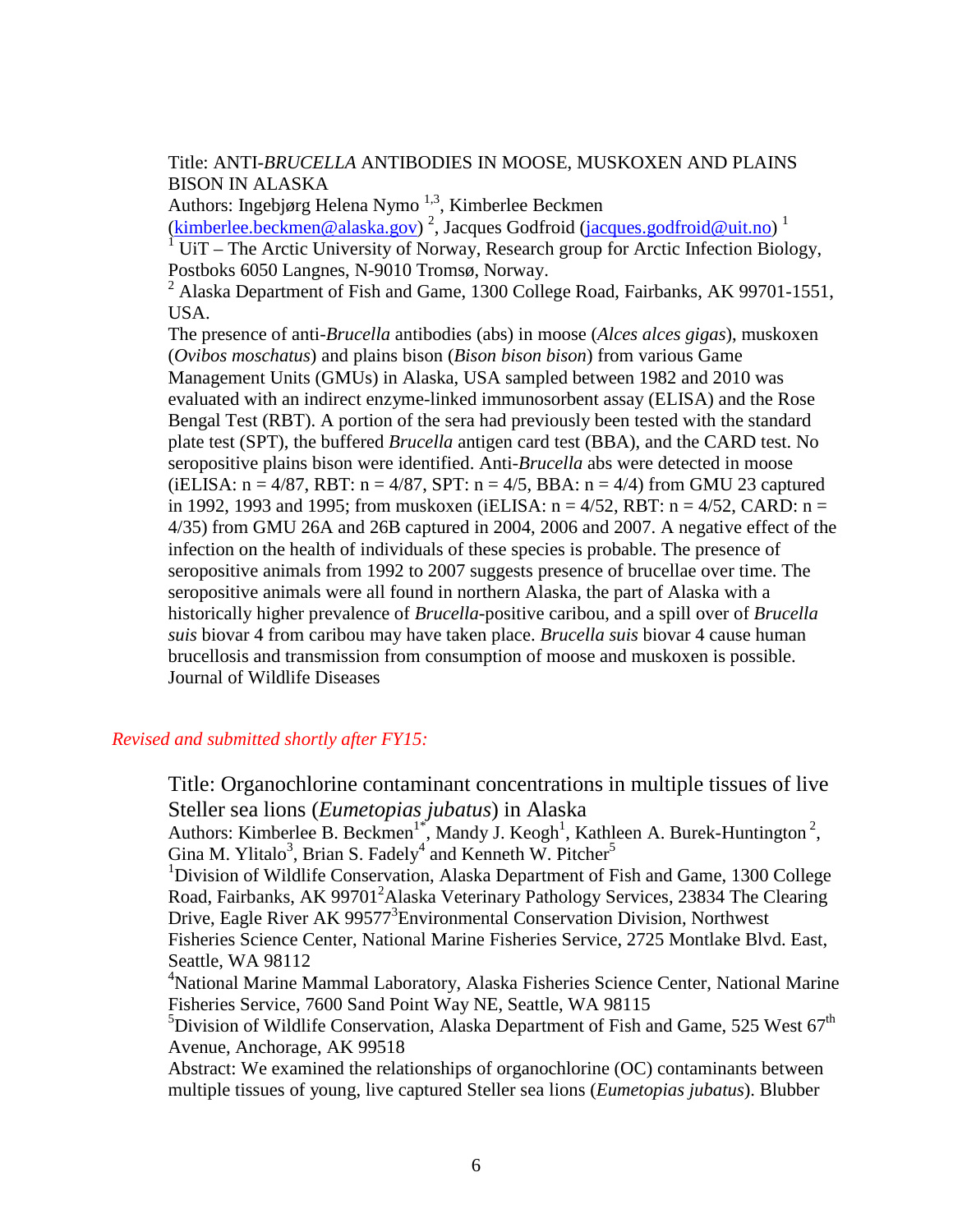$(N=48)$ , blood  $(N=13)$ , feces  $(N=34)$ , and milk  $(N=21)$  were collected from free-ranging Steller sea lions in Alaska over 6 years (1998-2003) to assess exposure of selected OC contaminants (e.g., dioxin-like PCBs, DDTs). Both between and within each matrix there was considerable individual variation. In spite of the individual variation, similar patterns were observed across the matrices for most of the selected PCB congeners. In all four matrices, the major PCB congeners were -101, -118, -138, and -153. The most prominent congener, both as a weight (ng/g l.w.) and as a percentage of summed PCBs ( $\Sigma$ PCB) was PCB-153. Comparisons between paired matrices showed that ΣDDT in blubber samples were related to concentrations in blood, feces, and milk. Whereas ΣPCB in blubber was related to concentrations in paired milk and fecal samples, this relationship was extremely weak in feces ( $r^2$ =0.143). These findings indicate that alternative tissues may be obtained less-invasively and used as indicators of relative contaminant exposure in lieu of surgical blubber biopsy. In particular, milk samples were related to paired blubber samples for ΣDDT, ΣPCB, and summed PCB toxic equivalents (ΣPCB TEQ) highlighting the potential utility of orogastric collected milk samples eliminating the need to handle adult female SSL. Feces may be used as a population-level screen or monitoring tool of relative OC exposure without handling of animals for sample collection, but should be used with caution as samples are not attributable to individuals. Science of the Total Environment

#### **Co-authored papers and posters presented at meetings:**

The Wildlife Society Alaska Chapter Annual Meeting, Juneau AK, April 13-17, 2015 Oral Presentation Title: Alaska's Wildlife Health and Disease Surveillance Program Presenter/Author: Kimberlee B. Beckmen

The Alaska Department of Fish and Game's Wildlife Health and Disease Surveillance Program has evolved over 40+ years into a comprehensive and collaborative effort to fulfill the wildlife conservation mission of the Division of Wildlife Conservation. Despite limitations such as minimal staff, lack of in state diagnostic facilities, reduced funding and expansive geographic area, significant advances within the framework of a One Health concept continue. Collaborations with a network of international researchers and diagnosticians are critical especially for pathogen discovery. The public, not just hunters/trappers, as well as biologists/technicians do much of the actual 'work' of obtaining samples or carcasses for both active and passive disease surveillance. Surveillance for new pathogen introductions such as from domestic animals, as well as changes in disease exposure, prevalence, and population health assessments are ongoing. The program efforts focus on zoonotic diseases/parasites, pathogens that have the potential to significantly impact the health or reproduction of important game, keystone or threatened species/populations, emerging pathogens expected to be introduced and spread with globalization and climate change. Recent work includes discovery of new parasites and pathogens of moose, muskox, wood bison, caribou and Steller sea lions; Development of in house diagnostic capabilities for rabies and brucellosis; the detection of multiple introductions and establishment of several dog tick species that are potential vectors of deadly diseases; successful field treatment to eradicate dog lice on Interior wolf packs; health assessments of Steller sea lions, muskox and caribou; development of improved anesthetic protocols for sea lions, caribou, moose, muskox and wolves.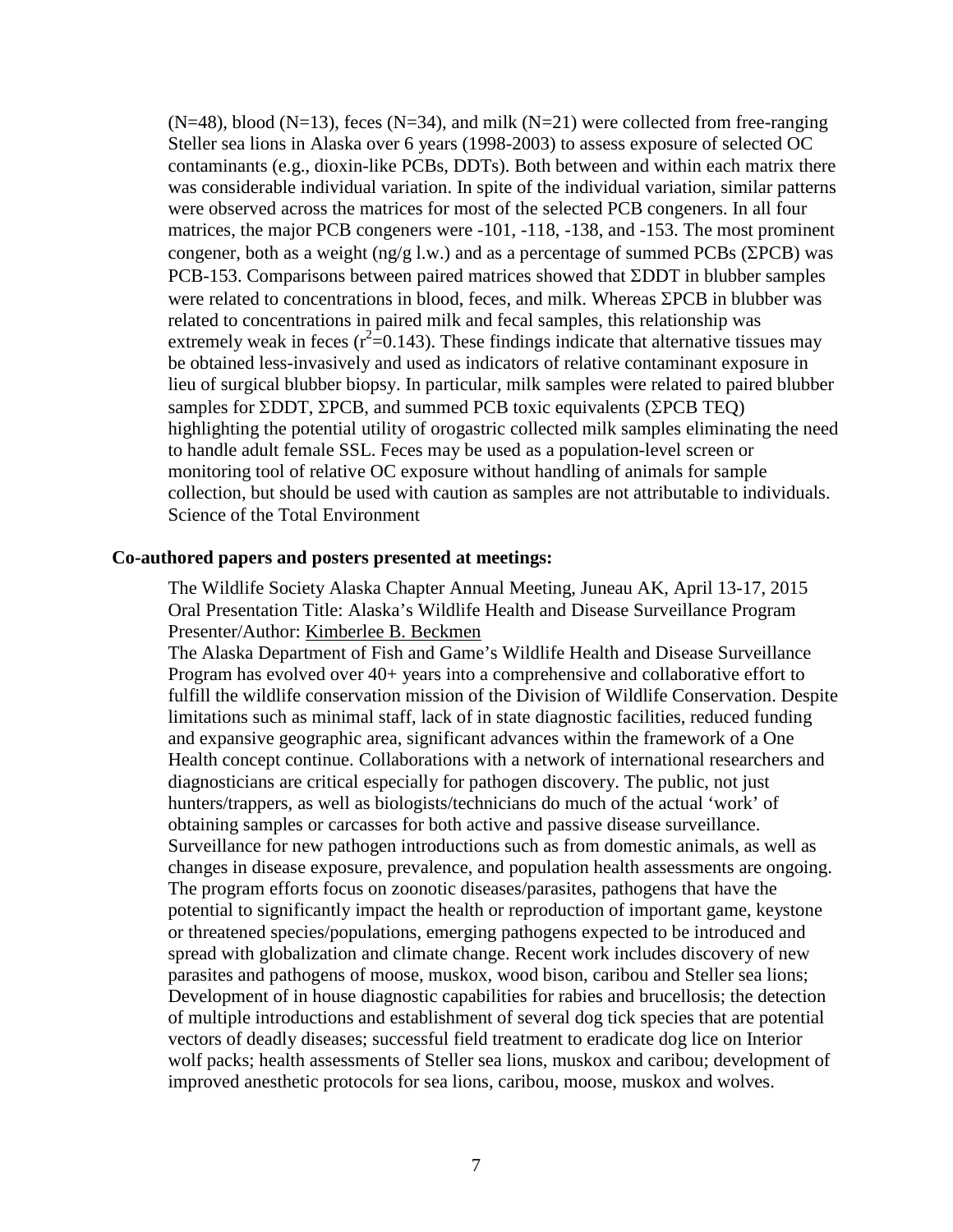Poster Title: Current Research on *Trichinella* Prevalence and Genotypes among Alaskan **Carnivores** 

Kimberlee B. Beckmen<sup>1\*</sup>, Detiger Dunams-Morel<sup>2</sup>, Dolores Hill<sup>2</sup> and Benjamin M. Rosenthal<sup>2</sup>

<sup>1</sup>Alaska Department of Fish and Game, Division of Wildlife Conservation, 1300 College Road, Fairbanks, AK, 99701, USA; <sup>2</sup>Animal Parasitic Diseases Laboratory, Agricultural Research Service, United States Department of Agriculture, Beltsville, MD, 20705, USA Abstract: Trichinellosis is a zoonotic parasitic disease acquired by consuming raw or improperly cooked meat containing encysted muscle larvae nematodes in the genus *Trichinella. T. nativa* infects Alaskan wild carnivores. Seventeen cases from nine human outbreaks were reported in Alaska from 2005-2014. Outbreaks typically occur in nonresident hunters consuming undercooked bear meat, but an outbreak among 29 native subsistence consumers of a walrus was documented in 1975. Here, we examined 126 carcasses sampled during necropsy or predator control actions in 2012-2014 from arctic fox (N=61), black and brown bears (27 and 17, respectively), wolves (15), 3 lynx, 1 coyote and 1 wolverine to determine the prevalence of *Trichinella* and genotypes*.*  Masseter muscle  $(n=118)$  and tongue  $(n=11)$  samples were digested in pepsin-HCl and larvae were collected by sedimentation. Prevalence rates were ~31% for North Slope arctic fox, 47% in brown bears (GMU19A, 26B, 20C, 13E), 40% in wolves. Four to 493 larvae were recovered, the most numerous occurring in individual arctic fox, brown bear and wolves. Larval numbers did not increase with age. Most infections in brown bears and wolves were attributed to the T6 genotype, and others to *T. nativa*. T6 was recovered from the wolverine. No infection was detected in black bears, lynx or coyote, even those sympatric with infected brown bears and wolves. Freeze-resistant *Trichinella* occupy a wide geographic and host range, and consumers of undercooked game encounter significant risk for infection, not just at the higher latitudes but also in southcentral Alaska.

Poster Title: Improving body condition and resolution of anemia in wood bison (*Bison bison athabascae*) calves

Authors**:** Vanessa Santana, Kimberlee B. Beckmen, MS, DVM, PhD, Tom Seaton Abstract: The Alaska Department of Fish & Game maintained an increasing herd of wood bison *(Bison bison athabascae*) captive for 4 years longer than the anticipated 2 year quarantine prior to reintroduction. Calves and yearlings in poor body condition underwent a treatment to improve health. Twenty-five young bison were blood sampled prior to (January 2014) and after treatment (March 2014). The treatment included injections of ivermectin (parasiticide), oxytetracycline (antibiotic), selenium, vitamins B1, B12 and E. A copper bolus was also administered. A complete blood count and serum chemistry including blood urea nitrogen, creatinine, calcium, total protein, albumin, globulin, glucose, phosphorus, total bilirubin and cholesterol was conducted at University of Alaska Fairbanks Animal Resources Center. Selected trace minerals concentrations (copper and iron) and thiamine were detected in serum and selenium in whole blood at Wyoming State Veterinary Diagnostic Laboratory. Prior to treatment, red blood cell indices indicated a mild anemia (low mean red blood cell volume, hematocrit, mean corpuscular hemoglobin) as compared to the normal ranges of plains bison. After treatment there was a trend in the red blood cell indices indicating a resolution of the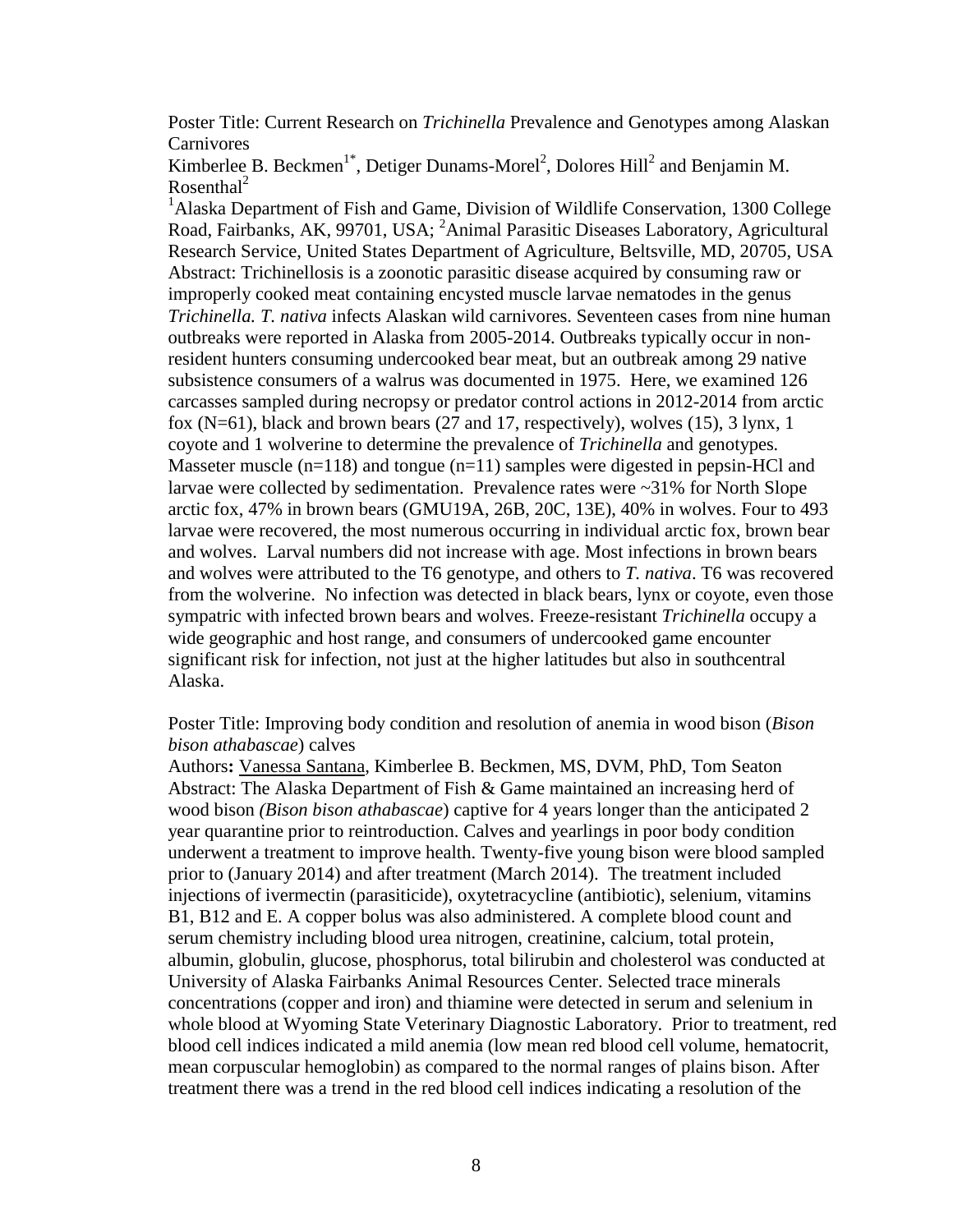anemia and significant increase in mean platelet volume. Prior to treatment the mean selenium ( $\bar{x}$  = 0.122 ppm) was at the lower limits of the normal range for cattle. After treatment there were significant increases in blood selenium, serum iron and copper. Most importantly, mean body condition scores increased by 4% indicating a positive response to the treatment regime. Individuals continued to improve over 12 months.

Annual Conference of the Wildlife Disease Association, New Mexico, July 28-Aug 1, 2014

Oral Presentation Title: EVALUATION OF STRESS IN CARIBOU *(RANGIFER TARANDUS GRANTI)* ATTRIBUTED TO DIFFERENT CAPTURE METHODS Authors: Marianne Lian<sup>1,2</sup> and <u>Kimberlee Beckmen<sup>2</sup></u>.<br><sup>1</sup>Department of Escostry and Wildlife Management, L

<sup>1</sup>Department of Forestry and Wildlife Management, Faculty of Applied Ecology and Agricultural Sciences, Hedmark University College, Campus Evenstad, NO-2480 Elverum, Norway, <sup>2</sup>Alaska Department of Fish and Game, Division of Wildlife Conservation, 1300 College Road, Fairbanks, AK, 99701, USA

Abstract: Caribou *(Rangifer tarandus granti)* are routinely live-captured in Alaska for research and management. Capture methods varies from chemical immobilization with a dart gun from helicopter, net-gunning from helicopter or hand-capture from boats during a river crossing. We evaluated the effect of different capture methods on selected blood constituents known to be influenced by stress. Venous samples were collected from the jugular or cephalic vein, from caribou captured with net-gun (NG,  $N = 28$ ), hand-captured (HC,  $N = 20$ ) or darted from a helicopter with carfentanil/xylazine (CX,  $N = 54$ ), medetomidine/ketamine (MK,  $N = 9$ ) or thiafentanil/azaperone/xylazine (TAX,  $N = 8$ ). To quantify stress, blood constituents used included lactate and creatine kinase (CK). Use of a hand-held lactate monitor was validated for field use in caribou with a significant correlation to laboratory serum lactate (*P*<0.05). Lactate was increased in all groups, and significantly increased  $(P = 0.001)$  in both NG and HC, compared to chemical immobilization via helicopter darting. Mean±SD (range) for lactate was 4.9±2.7 (1.0 - 13.0) for CX, 4.8±2.0 (2.4 - 7.4) for MK, 4.3±1.1 (2.8 - 6.0) for TAX, all measured in field, and  $21.7\pm5.6$  (12.4 - 31.2) for NG and  $18.4\pm7.6$  (6.6 - 42.8) for HC both measured in lab. We found a significant correlation (*P*<0.05) between increased lactate values and chase time. CK was increased in all groups, with a trend of highest increase in the handcaptured group. However, this was not proven statistically  $(P = 0.063)$ . Physically restrained caribou had lactate levels four times higher than chemically immobilized caribou. This indicates that physical restraint causes more distress for caribou than helicopter darting and thereby may present a higher risk for capture myopathy. Further, our findings show that longer chase times increases lactate, and we recommend that concentrated pursuit of individual caribou be kept <2 minutes.

# Poster Title: EVALUATION OF THIAFENTANIL DOSING IN MIXTURES FOR CHEMICAL CAPTURE OF FREE-RANGING CARIBOU (*RANGIFER TARANDUS GRANTI*)

Authors: Marianne Lian<sup>1,2</sup>, Torsten W. Bentzen<sup>2</sup>, Dominic J. Demma and <u>Kimberlee B.</u> Beckmen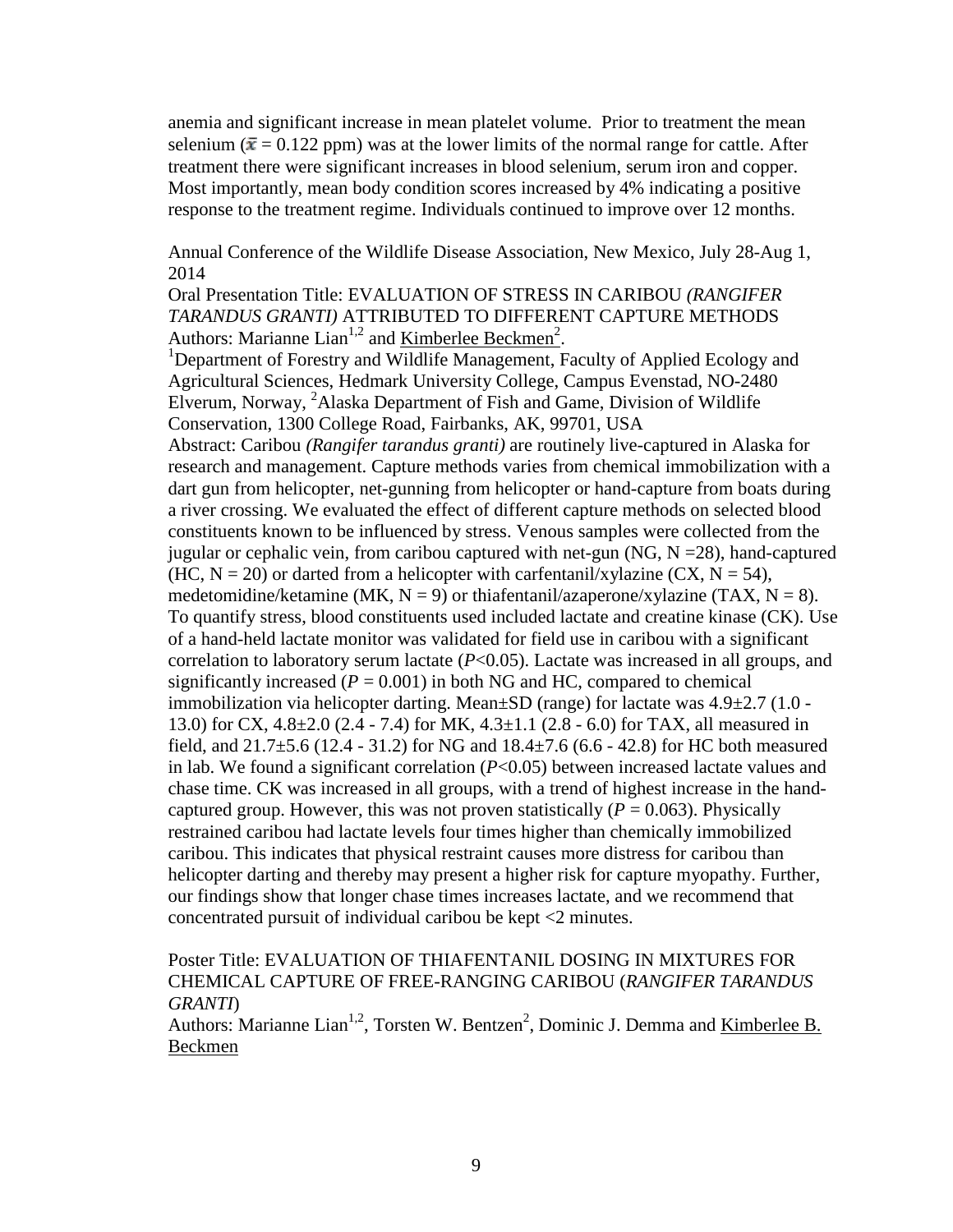<sup>1</sup>Department of Forestry and Wildlife Management, Faculty of Applied Ecology and Agricultural Sciences, Hedmark University College, Campus Evenstad, NO-2480 Elverum, Norway

<sup>2</sup>Alaska Department of Fish and Game, Division of Wildlife Conservation, 1300 College Road, Fairbanks, AK, 99701, USA

<sup>3</sup>Alaska Department of Fish and Game, Division of Wildlife Conservation, 1800 Glenn Highway, Suite 2, Palmer, AK, 99645, USA

Abstract: For many years, carfentanil/xylazine (CX) has been the drug combination used for immobilizing free-ranging ungulates in Alaska. However, carfentanil is extremely hazardous for humans. The new drug of choice is expected to be thiafentanil (A-3080), which has a higher safety index. This motivated a drug trial to determine efficacious doses for free-ranging caribou calves (*Rangifer tarandus granti*). Data collected in April 2010, on free-ranging calves darted with thiafentanil/azaperone, suggested the addition of a sedative for muscle relaxation. Subsequent trials on captive adult caribou indicated thiafentanil/azaperone/medetomidine provided good levels of immobilization. However, field trials conducted in October 2013 on free-ranging caribou calves, found the combination too potent, causing respiratory arrest and one mortality. The protocol was revised to thiafentanil (5 mg), azaperone (25 mg) and xylazine (20 mg) (TAX), with good results. The mean  $\pm$  SD (range) induction time for TAX was  $3.3\pm1.6$  (2.0 - 7.0) minutes vs 2.8±1.5 (1.5-5.2) for CX. To further compare TAX with the previous CX protocol, a physiological evaluation was performed on 5 animals immobilized on CX and 8 animals on TAX. Arterial blood was collected after induction, and again after 10 minutes of nasal  $O_2$  supplement (1 L/min). Both groups had a significant ( $P < 0.001$ ) increase in Pa $O_2$ after oxygen treatment. However, only the CX group had a significant ( $P = 0.019$ ) increase in PaCO<sub>2</sub>, suggesting better ventilation in the TAX group. Based on our current results, we found that TAX proved to be a safe and efficient drug protocol for freeranging caribou calves. Additional trials using CX, TAX and TX during April 2014 are expected to further refine the most efficacious protocol.

Poster Title: SPATIO-TEMPORAL TRENDS IN PREVALENCE OF ANTI-*BRUCELLA* ANTIBODIES IN BARREN-GROUND CARIBOU (*RANGIFER TARANDUS GRANTI*) IN ALASKA – AN EXAMPLE OF ENZOOTIC EQUILIBRIUM Authors: Kimberlee Beckmen<sup>1</sup>, Ingebjørg H. Nymo<sup>2,5</sup>, Jim Dau<sup>3</sup>, Rolf Rødven<sup>4,5</sup>, Jacques  $Godfroid<sup>1,5,6</sup>$ 

1 Alaska Department of Fish and Game, Fairbanks, Alaska.

<sup>2</sup> University of Tromsø - The Arctic University of Norway, Department of Arctic and Marine Biology, Research group for Arctic Infection Biology, Tromsø, Norway.

3 Alaska Department of Fish and Game, Kotzebue, Alaska.

4 Bioforsk - Norwegian Institute of Agricultural and Environmental Research, Tromsø, Norway.

<sup>5</sup> Member of the Fram Centre - High North Research Centre for Climate and the Environment, Tromsø, Norway.

Abstract: Alaska has approximately 750000 barren-ground caribou (*Rangifer tarandus granti*) in 32 herds. Semi-domesticated reindeer (*Rangifer tarandus tarandus*) were introduced in 1891. Free-ranging descendants of these once numbered over 20000, but only remnant managed herds of less than 8000 remain on the Seward Peninsula and fewer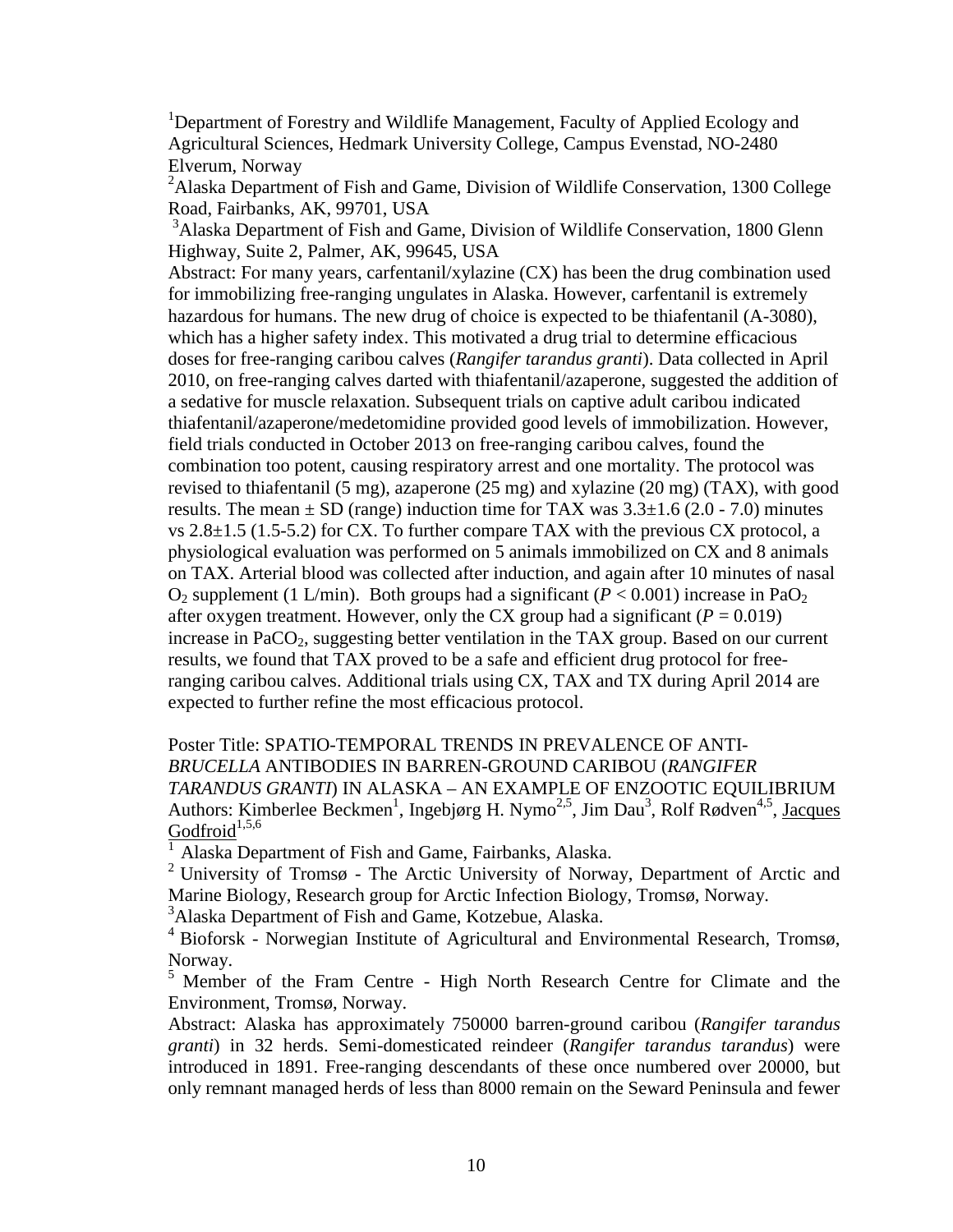than 3000 are unmanaged on remote islands. *Brucella suis* biovar 4, the causative agent of brucellosis in *Rangifer tarandus* spp., causes bursitis, orchitis, epididymitis, retained placenta, metritis, abortions, and abscesses. Vaccination of semi-domesticated reindeer on the Seward Peninsula against brucellosis started in the mid-1980's. Of importance, *B. suis* biovar 4 poses a zoonotic risk.

We analyzed the spatial-temporal trends in *Brucella* seroprevalence from 11 caribou herds between 1975 and 2010. The overall pattern over time was a low seroprevalence (average 1.2 %). The Western Arctic Herd (WAH), however, had a decline from 23 to 3 % in seroprevalence in the investigated period (logistic regression estimate of slope, 95 %  $CI = [-0.09, -0.04]$ . In the WAH, seropositives were found only among individuals above 23 months. Analysis of a sub-sample of individuals tested by several different serological tests showed good coherence between the tests.

The WAH home range overlaps with semi-domesticated reindeer on the Seward Peninsula. While semi-domesticated reindeer could have been a source of *B. suis* biovar 4 for caribou, efficient management of semi-domesticated reindeer may have reduced the caribou exposure rate. Stochastic severe declines in caribou populations leading to reduced animals densities and thus less exposure on the calving grounds may have reduced further transmission between caribou. Additional reasons for the declining seroprevalence may exist and this warrants further investigation. The severe decline in *Brucella* seroprevalence in the WAH, however, may indicate a herd reaching an enzootic equilibrium for brucellosis, to the same level of seroprevalence as for the other arctic caribou herds.

Poster Title: EVALUATION OF STRESS IN CARIBOU *(RANGIFER TARANDUS GRANTI)* ATTRIBUTED TO DIFFERENT CAPTURE METHODS Authors: Kimberlee Beckmen<sup>1</sup> and Marianne Lian<sup>1,2</sup>.

<sup>1</sup>Alaska Department of Fish and Game, Division of Wildlife Conservation, 1300 College Road, Fairbanks, AK, 99701, USA

 $2$ Department of Forestry and Wildlife Management, Faculty of Applied Ecology and Agricultural Sciences, Hedmark University College, Campus Evenstad, NO-2480 Elverum, Norway

Caribou *(Rangifer tarandus granti)* are routinely live-captured in Alaska for research and management. Capture methods varies from chemical immobilization with a dart gun from helicopter, net-gunning from helicopter or hand-capture from boats during a river crossing. We evaluated the effect of different capture methods on selected blood constituents known to be influenced by stress. Venous samples were collected from the jugular or cephalic vein, from caribou captured with net-gun (NG,  $N = 28$ ), hand-captured (HC,  $N = 20$ ) or darted from a helicopter with carfentanil/xylazine (CX,  $N = 54$ ), medetomidine/ketamine (MK,  $N = 9$ ) or thiafentanil/azaperone/xylazine (TAX,  $N = 8$ ). To quantify stress, blood constituents used included lactate and creatine kinase (CK). Use of a hand-held lactate monitor was validated for field use in caribou with a significant correlation to laboratory serum lactate (*P*<0.05). Lactate was increased in all groups, and significantly increased  $(P = 0.001)$  in both NG and HC, compared to chemical immobilization via helicopter darting. Mean±SD (range) for lactate was 4.9±2.7 (1.0 -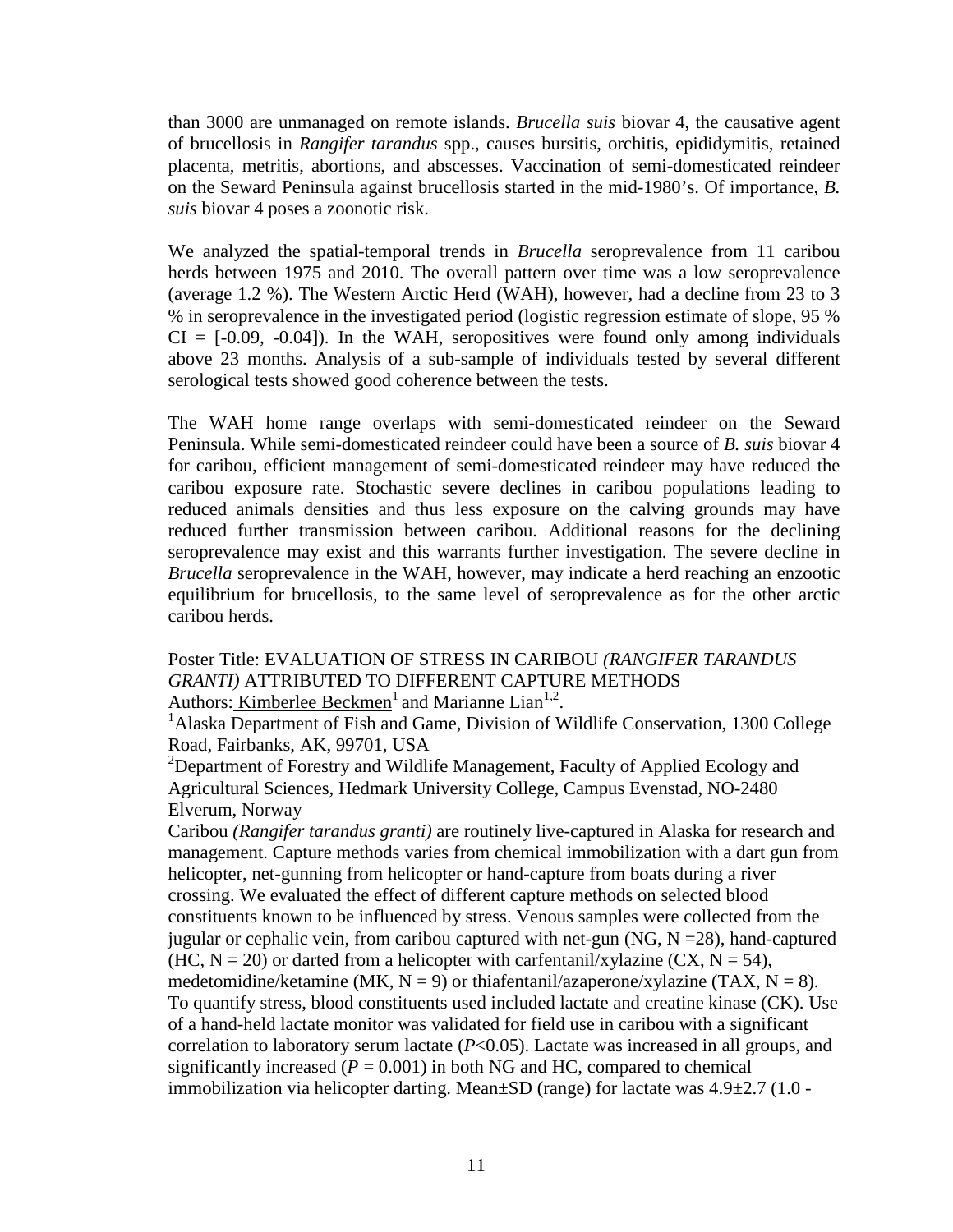13.0) for CX, 4.8±2.0 (2.4 - 7.4) for MK, 4.3±1.1 (2.8 - 6.0) for TAX, all measured in field, and 21.7±5.6 (12.4 - 31.2) for NG and 18.4±7.6 (6.6 - 42.8) for HC both measured in lab. We found a significant correlation (*P*<0.05) between increased lactate values and chase time. CK was increased in all groups, with a trend of highest increase in the handcaptured group. However, this was not proven statistically  $(P = 0.063)$ . Physically restrained caribou had lactate levels four times higher than chemically immobilized caribou. This indicates that physical restraint causes more distress for caribou than helicopter darting and thereby may present a higher risk for capture myopathy. Further, our findings show that longer chase times increases lactate, and we recommend that concentrated pursuit of individual caribou be kept <2 minutes.

### Poster Title: *PASTEURELLA MULTOCIDA* CAUSES MARINE BIRD MORTALITY IN THE BERING STRAIGHT REGION OF ALASKA

Authors: Barbara Bodenstein<sup>1</sup>, <u>Kimberlee Beckmen<sup>2</sup></u>, Gay Sheffield<sup>3</sup>, Kathy Kuletz<sup>4</sup>, Caroline Van Hemert<sup>5</sup>, Valerie Shearn-Bochsler<sup>1</sup>, David Blehert<sup>1</sup>

<sup>1</sup> U.S. Geological Survey, National Wildlife Health Center, 6006 Schroeder Rd., Madison, Wisconsin, USA

 $2$  Alaska Department of Fish and Game, Division of Wildlife Conservation, 1300 College Road, Fairbanks, Alaska, USA

<sup>3</sup> University of Alaska Fairbanks, Marine Advisory Program, Pouch 400, Nome, Alaska, USA

 $4$  U.S. Fish and Wildlife Service, Migratory Bird Management, U.S. Fish and Wildlife Service, 1011 E. Tudor Rd., Anchorage, Alaska, USA

<sup>5</sup> U.S. Geological Survey, Alaska Science Center, 4210 University Drive, Anchorage, Alaska, USA

Abstract: Avian cholera has long been documented as one of the most significant infectious diseases of wild birds throughout the lower 48 United States and Canada , causing large scale mortality in waterfowl and other water birds. The disease is caused by the highly contagious bacterium *Pasteurella multocida*. Here we describe an unusual mortality event in marine birds along the northern coast of Saint Lawrence Island, Alaska, caused by infection with *Pasteurella multocida.* The event occurred in late November 2013 and involved Crested Auklet (*Aethia cristatella*), Thick-billed Murre (*Uria lomvia*), Northern Fulmar (*Fulmarus glacialis*) and Common Eider (*Somateria mollissima*). This mortality event was the first confirmed report of avian cholera in Alaska involving these species. Other species may have been involved but evidence (carcasses) could not be obtained. The closest geographical avian cholera outbreak was reported on Banks Island, Northwest Territories, Canada, and involved Lesser Snow Geese (*Chen caerulescens*) (1995-1996). Other outbreaks have been reported in Common Eiders (*Somateria mollissima*) on East Bay Island, Nunavut, Canada, (2005) and in the Baltic Sea (1998). The disease was also reported in Common Murre (*Uria aalge*) in the Baltic Sea (1998). Many marine birds, including the world population of threatened Spectacled Eiders (*Somateria fischeri*) overwinter around Saint Lawrence Island. Native Alaskans from the remote communities of Savoonga and Gambell who rely almost exclusively on marine wildlife, including seabirds, for food were the first to report and respond to this event. They collected specimens for diagnostic evaluation and documented the size and scope of the mortality event. They surveyed a total of 21 km of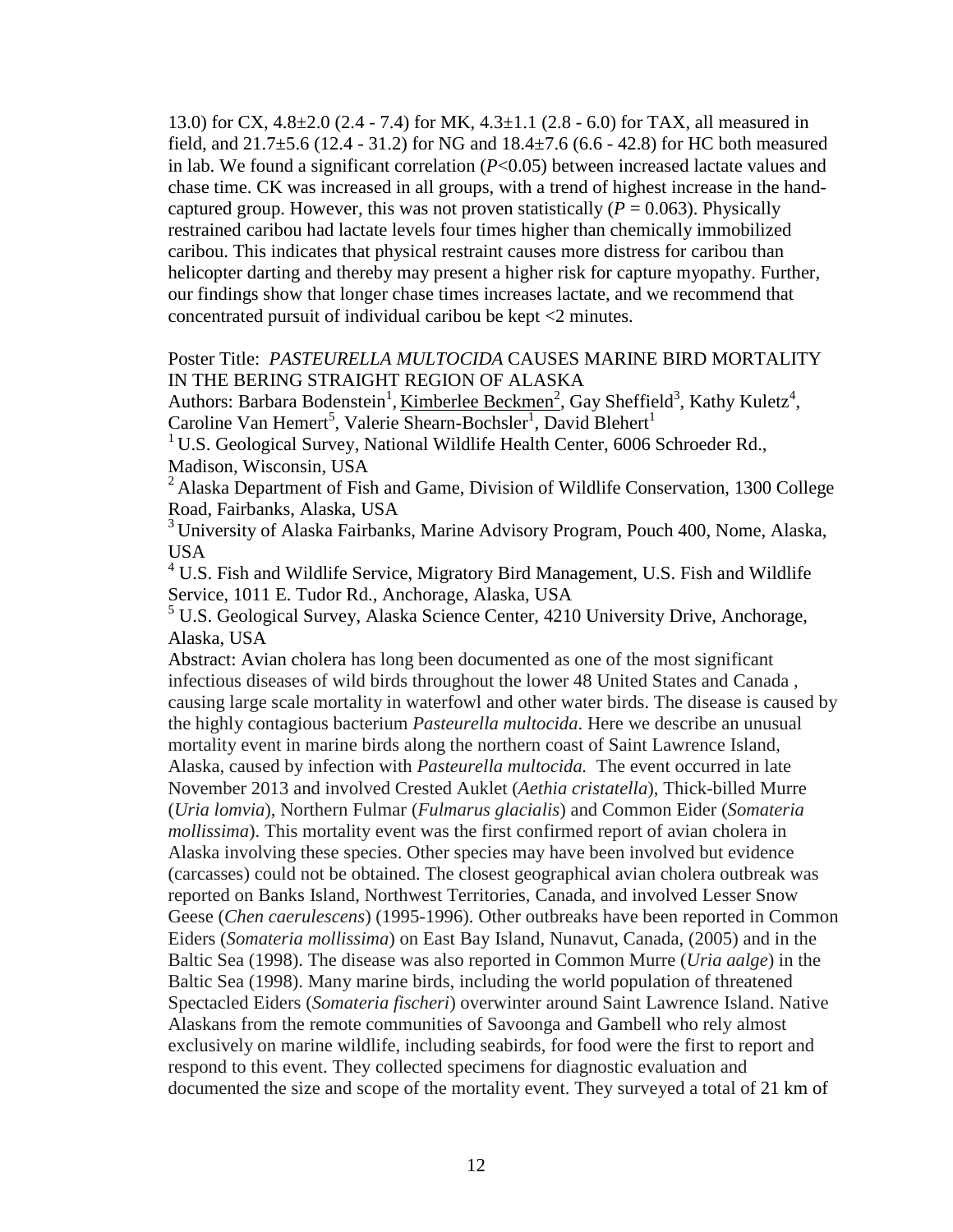shoreline and recorded 912 bird carcasses. By extrapolation to the immediate area, a conservative estimate of 7, 000 birds died, but mortality may have been considerably higher than this given weather and shoreline conditions during the survey.

Alaska Marine Science Symposium, Anchorage, January 2015

Presentation Title: Live capture and disentanglement of Steller sea lions in Southeast Alaska

Authors: Lauri Jemison, Kate Savage, Justin Jenniges, Mike Rehberg, Marty Haulena, Kimberlee Beckmen, Kim Raum-Suryan, Greg Snedgen, Dennis McAllister, Neil Barten, Betsy Van Burgh, Chad Rice

Abstract: Entanglement in marine debris and ingestion of fishing gear contribute to Steller sea lion (SSL) injury and mortality. In Southeast Alaska, from 2000-2014 we photo-documented ~330 live SSLs that were entangled in marine debris, most with debris encircling and cutting into their necks. Entangling debris may cause respiratory distress, lacerations, and infection, with eventual death possible through strangulation, starvation, or drowning. Short of removing the material, there is little that can be done for animals with a durable neck entanglement. We additionally documented  $\sim$  385 SSLs that had ingested fishing gear, including lures (e.g., flasher, spoon) hanging out of the animal's mouth, presumably with an ingested hook in esophagus or stomach. SSLs with these ingestions also face injury and possible death. Historically, getting close enough to remove these entanglements has not been possible. However, recent development of a drug combination that allows for sedation without respiratory compromise has enabled targeted captures of hauled out SSLs. In 2013-2014, Alaska Department of Fish and Game researchers and veterinarians from the National Marine Fisheries Service and Vancouver Aquarium chemically immobilized three entangled animals; entanglement/gear was removed from two and a satellite tag attached to one animal. We have been actively involved with educating the public about impacts of entangling debris on marine animals. The separate problem of SSL-fishery interactions in Southeast Alaska may be increasing, to the detriment of both SSLs and fishermen who lose gear, money, and time. Currently there are no legally approved, non-harmful methods of deterrence that we can suggest to fishermen, leaving them to suffer losses without compensation or even a clear means to reduce those interactions. We believe the survival of SSLs that ingest fishing gear may be increased by modifying gear, including creating a weak link between the hook and the lure. We hope to test this idea by removing lures/flashers from SSLs and attaching transmitters to track their survival. This may help in the short term by reducing SSL injury and some loss of gear (lures) for fishermen, but what is needed is a non-harmful deterrent that prevents SSLs from interacting with fishing gear.

Federal funds were used to support salary, travel and expenses this task.

#### JOB/ACTIVITY 7: Perform duties of the attending veterinarian.

Provided advice, consultation, and services to Division staff and the public related to wildlife capture, disease, mortality, euthanasia, and zoonotic disease risk/diagnosis.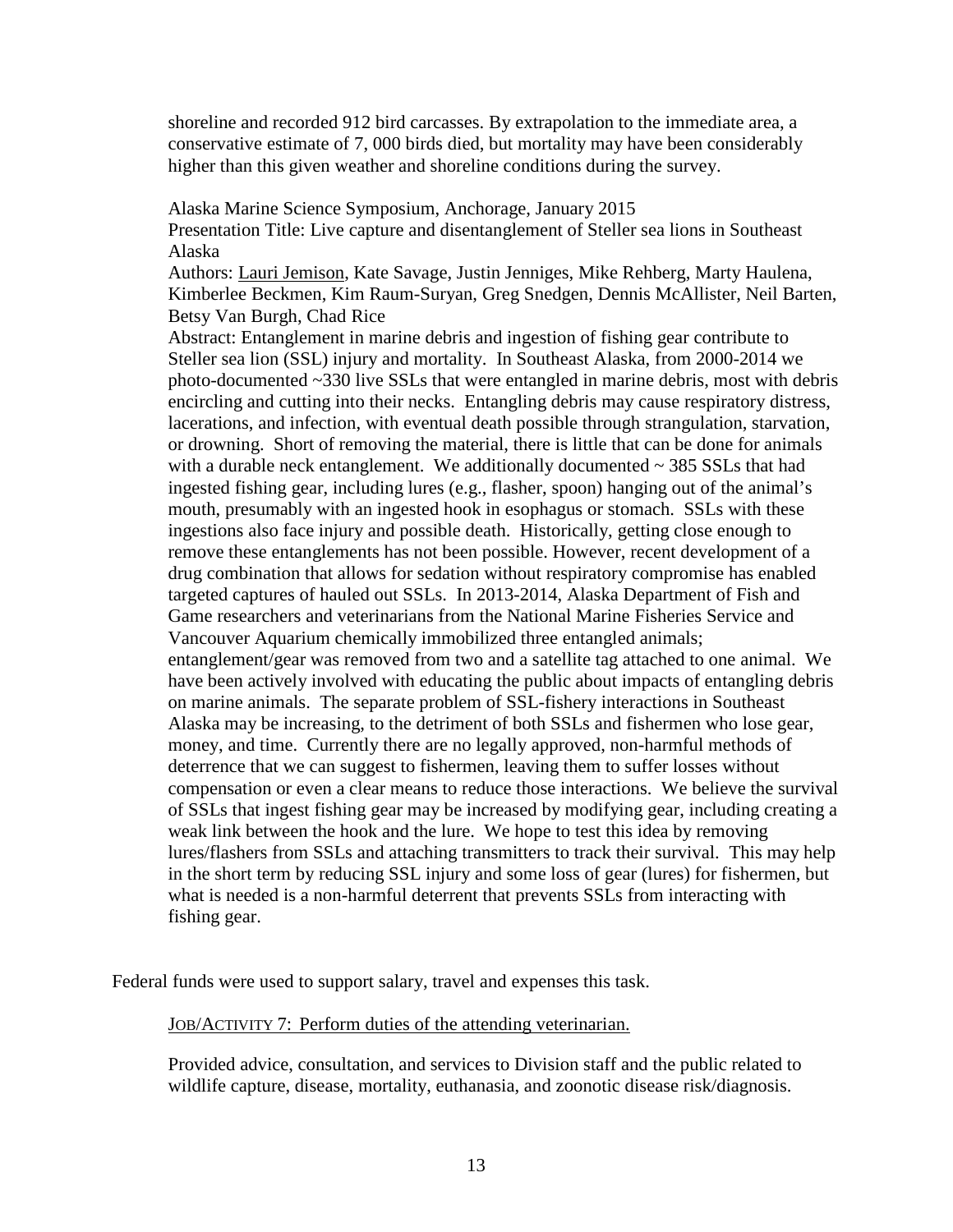- Conducted two 5-day courses in Chemical Immobilization of Wildlife for DWC staff (30 participants).
- Developed and updated drug dosing/capture protocols for ACUC Capture manual.
- Developed tooth removal protocols.
- Reviewed ACUC protocols for drug doses and veterinary procedures.
- Trained DWC staff in the handling of Controlled Substances in accordance with changes in DEA regulations. Updated/revised drug handling manual to comply with federal regulation changes.
- Addressed public concerns about wildlife disease, parasites, and lesions in game meat, zoonotic diseases, and animal welfare. Responded to walk-ins, phone calls, e-mails, and public information requests. Provided updates for the Alaska Dept of Fish and Game website on Wildlife Diseases and parasite
- Presented workshops for dog owners on protecting pets from wildlife disease risk and the recent tick invasion, removing pets from traps/snares, first aid and CPR on pets. Provided public outreach materials including FAQs on rabies, Tularemia, Q-fever and Avian Cholera.
- Continued to review staff training and supply preparations for responding to wildlife caused human morbidity and mortalities.
- Provided multiple training seminars in Animal Welfare Policy, Wildlife Diseases and Parasites, Drug Handling and Chemical Immobilization training via DWC Vimeo.
- Updated Drug/capture training and informational materials for the public on wildlife disease on the Sharepoint website.
- Prepared capture and sampling supplies for  $\sim$  12 capture events (including moose and caribou) and supported 50 personnel days to assisting biologists with captures and/or sample collection. Of those 32 were for wood bison restoration.
- Wood Bison Reintroduction: provided veterinary advice and staff to perform disease testing, blood analysis, anesthesia assistance/monitoring. Compiled health and husbandry data for a final assessment of captive management.
- Provided veterinary care and advice for husbandry for the captive animals at the Moose Research Center, Palmer moose and caribou facility, the Alaska Wildlife Conservation Center, and Moose Mamas.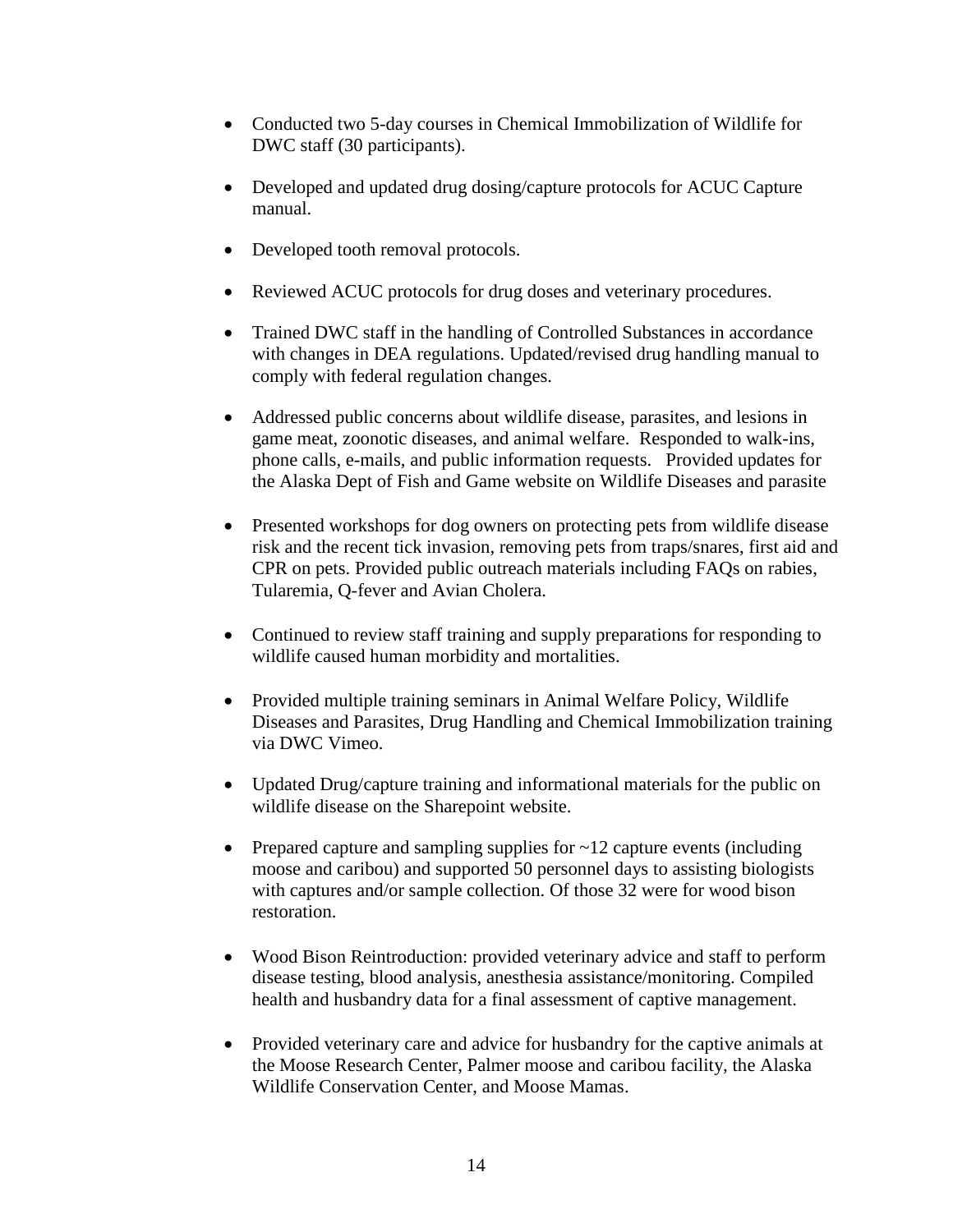- Orphan Moose: Collected samples for disease and health assessments, processed blood for clinical health parameters and trace mineral assays to be correlated with hand-rearing outcomes and survival. Drafted report.
- Advised the DWC Permit office on disease testing requirements for the import and holding of wildlife.

Provide veterinary capture drugs/supplies to Division staff.

- Coordinated and completed 6 veterinary drug/supply orders for Divisional staff and dispensed drugs/supplies throughout year.
- Conducted annual controlled substances inventory (~1100 individual vials of drugs) involving DWC staff that have been dispensed drugs ( $n = -120$  staff) throughout the state  $(n = 23 \text{ area of } f$ .
- Throughout the year, order and dispense drugs/supplies (> 2000 individual items), receive and process controlled substance use reports and individual capture records, and empty/partial vials for destruction.
- All data related to controlled substance procurement, dispensing, and use are entered into a drug tracking database.

Federal funds were used to pay for salaries, supplies and services on this task.

# **III. COSTS INCURRED DURING THIS SEGMENT**

# **Not applicable**

# **IV. SIGNIFICANT DEVIATIONS AND/OR ADDITIONAL FEDERAL AID-FUNDED WORK NOT DESCRIBED ABOVE THAT WAS ACCOMPLISHED ON THIS PROJECT DURING THIS SEGMENT PERIOD**

- Frequent monitoring of wildlife disease related reports via the internet and electronic newsletter as well as notifications of outbreaks were conducted. In addition, meetings (phone as well as in person) related to urgent zoonotic, human health or agricultural disease issues were attended.
	- o Monitor Promed and Wildlife Health Alerts listservs for disease outbreaks and infectious disease discoveries pertinent to Alaskan wildlife and zoonotic disease risks or introductions of exotic (non-endemic) disease. Alert or report pertinent issues to DWC staff via an email list.
	- o Attend remotely and presented at the Animal Determinants of Emerging Disease Seminar Series "Zoonoses" rounds.
	- o Participate as a member of the Wildlife Health Committee of AFWA, WAFWA, the Alaska One Health Group, Marine Mammal Health MAP Data committee, and other subcommittees related to wildlife health and zoonotic disease. Report pertinent issues to DWC staff.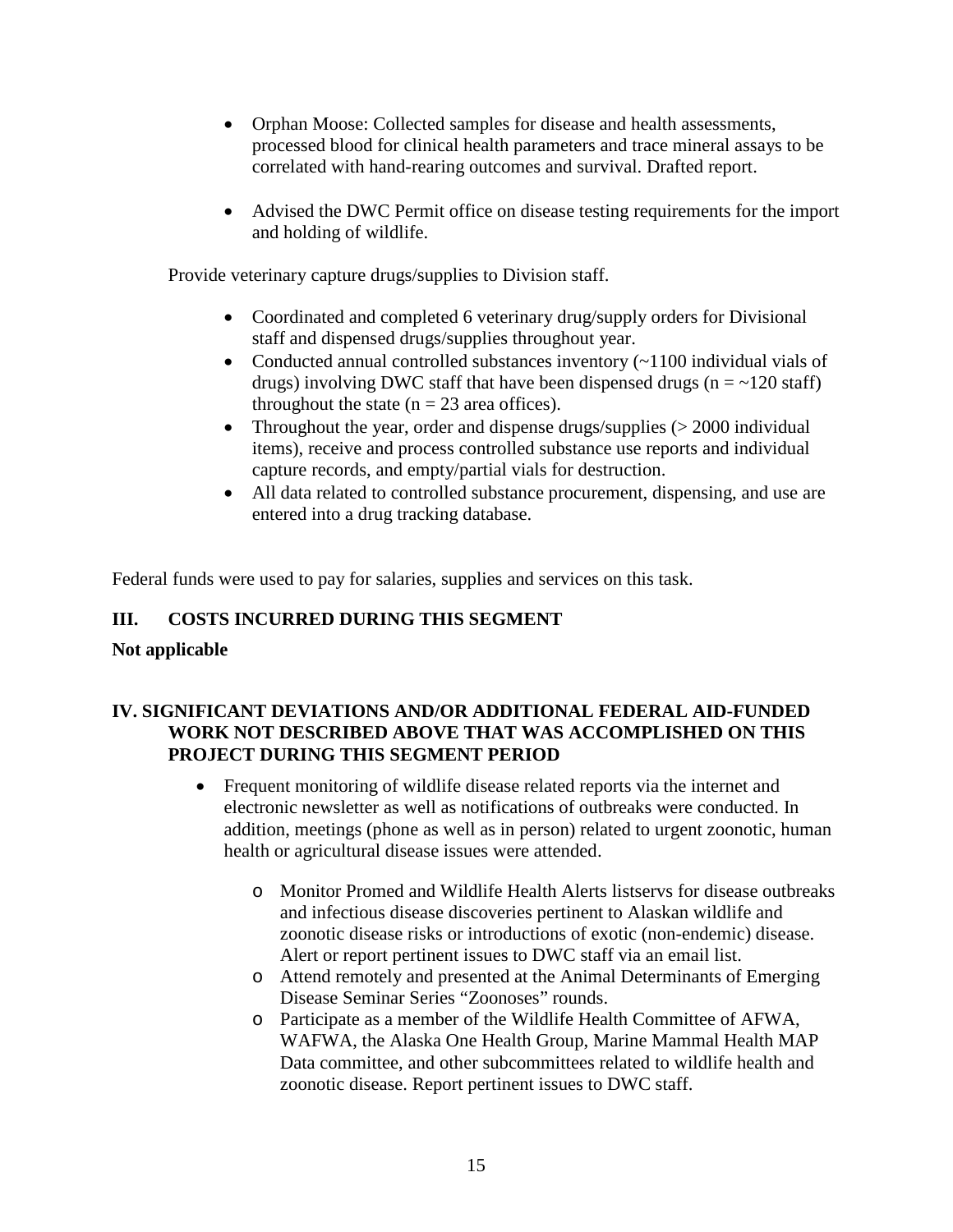- o Attended the Alaska Veterinary Medical Association meeting in Anchorage (Sept 2014) and Wildlife Disease Association Annual meeting (July 2014) to obtain continuing education credits required for maintenance of Alaska veterinary licensure.
- o Co-authored the "Best Practices for Management and Use of Controlled Substances for Fish and Wildlife Management Agencies"
- o Attended UAF Department of Veterinary Medicine staff meeting on the development of the curriculum for the new Vet Med program.
- o Established relationships with the UAF DVM program pathologist and anatomist for the benefit of shared research, teaching and disease surveillance goals.
- Trained 3 college interns who are primarily involved with assisting in necropsy, processing blood/tissues samples, archiving/inventory/shipment of samples and preparing field supplies.

Federal funds were used to pay for salaries, supplies, services, and some travel costs for this work.

# **V. PUBLICATIONS**

Published (attached as appendices by number):

- 1. Atwood, Todd; Elizabeth Peacock; Kathy Burek-Huntington; Valerie Shearn-Bochsler; Barbara Bodenstein, **Kimberlee Beckmen,** and George Durner. 2015. Prevalence and Spatio-Temporal Variation of an Alopecia Syndrome in Polar Bears of the Southern Beaufort Sea.*Journal ofWildlife Diseases*  51(1):48-59
- 2. Woldstad, Theresa M. Kimberly N. Dullen, Kris J. Hundertmark, and **Kimberlee B. Beckmen**. 2014. Restricted evaluation of *Trichodectes canis* (Phthiraptera: Trichodectidae) Detection Methods in Alaska gray wolves. International Journal for Parasitology: Parasites and Wildlife 3 (2014), pp. 239-241 DOI information: 10.1016/j.ijppaw.2014.08.002.
- 3. Schürch, Anita C; Debby Schipper; Maarten A Bijl; Jim Dau; **Kimberlee B Beckmen**; Claudia M.E. Schapendonk; V Stalin Raj; Albert D.M.E. Osterhaus; Bart L Haagmans; Morten Tryland; Saskia L Smits. 2014. Metagenomic survey for viruses in Western Arctic Caribou, Alaska, through iterative assembly of taxonomic units. PLOS ONE DOI: 10.1371/journal.pone.0105227.

# Accepted:

Title: Avian Cholera Causes Marine Bird Mortality in the Bering Sea of Alaska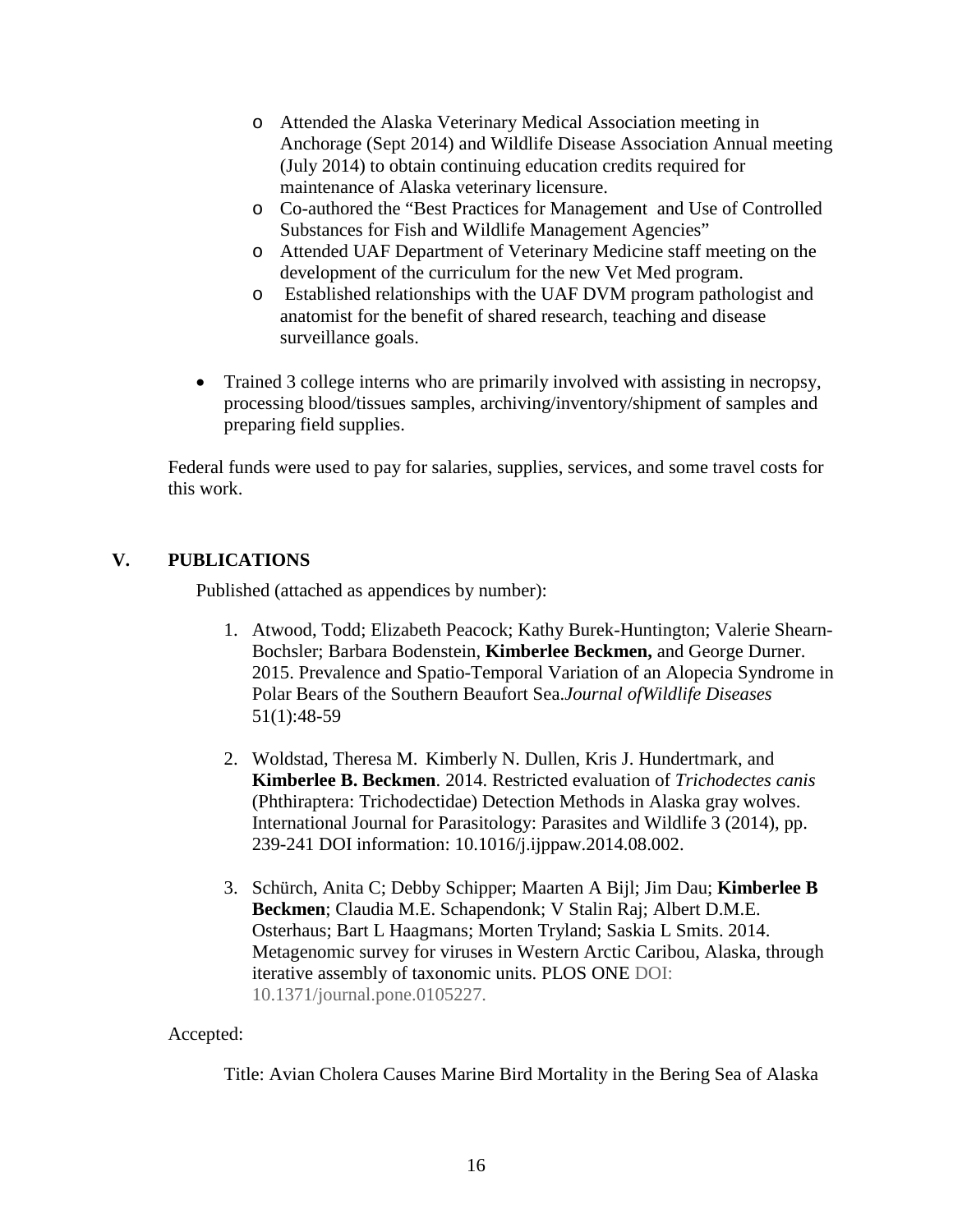Authors: Barbara Bodenstein,  $1,6$  Kimberlee Beckmen,  $2$  Gay Sheffield,  $3$  Kathy Kuletz,<sup>4</sup> Caroline Van Hemert,<sup>5</sup> Brenda Berlowski,<sup>1</sup> and Valerie Shearn-Bochsler<sup>1</sup> <sup>1</sup>US Geological Survey, National Wildlife Health Center, 6006 Schroeder Rd., Madison, Wisconsin 53711, USA; <sup>2</sup>Alaska Department of Fish and Game, Division of Wildlife Conservation, 1300 College Road, Fairbanks, Alaska 99701, USA; <sup>3</sup>University of Alaska Fairbanks, Marine Advisory Program, Pouch 400, Nome, Alaska 99762, USA; <sup>4</sup>US Fish and Wildlife Service, Migratory Bird Management, 1011 E. Tudor Rd., Anchorage, Alaska 99503, USA; <sup>5</sup> US Geological Survey, Alaska Science Center, 4210 University Drive, Anchorage, Alaska 99508, USA; <sup>6</sup>Corresponding Author (email: **bbodenstein@usgs.gov**) ABSTRACT: The first known avian cholera outbreak among wild birds in Alaska occurred during November 2013. Liver, intestinal, and splenic necrosis consistent with avian cholera was noted and *Pasteurella multocida* serotype 1 was isolated from liver and lung or spleen in *Aethia cristatella*, *Uria lomvia*, *Somateria mollisama*, *Fulmarus glacialis, Larus glaucescens*. Journal of Wildlife Diseases